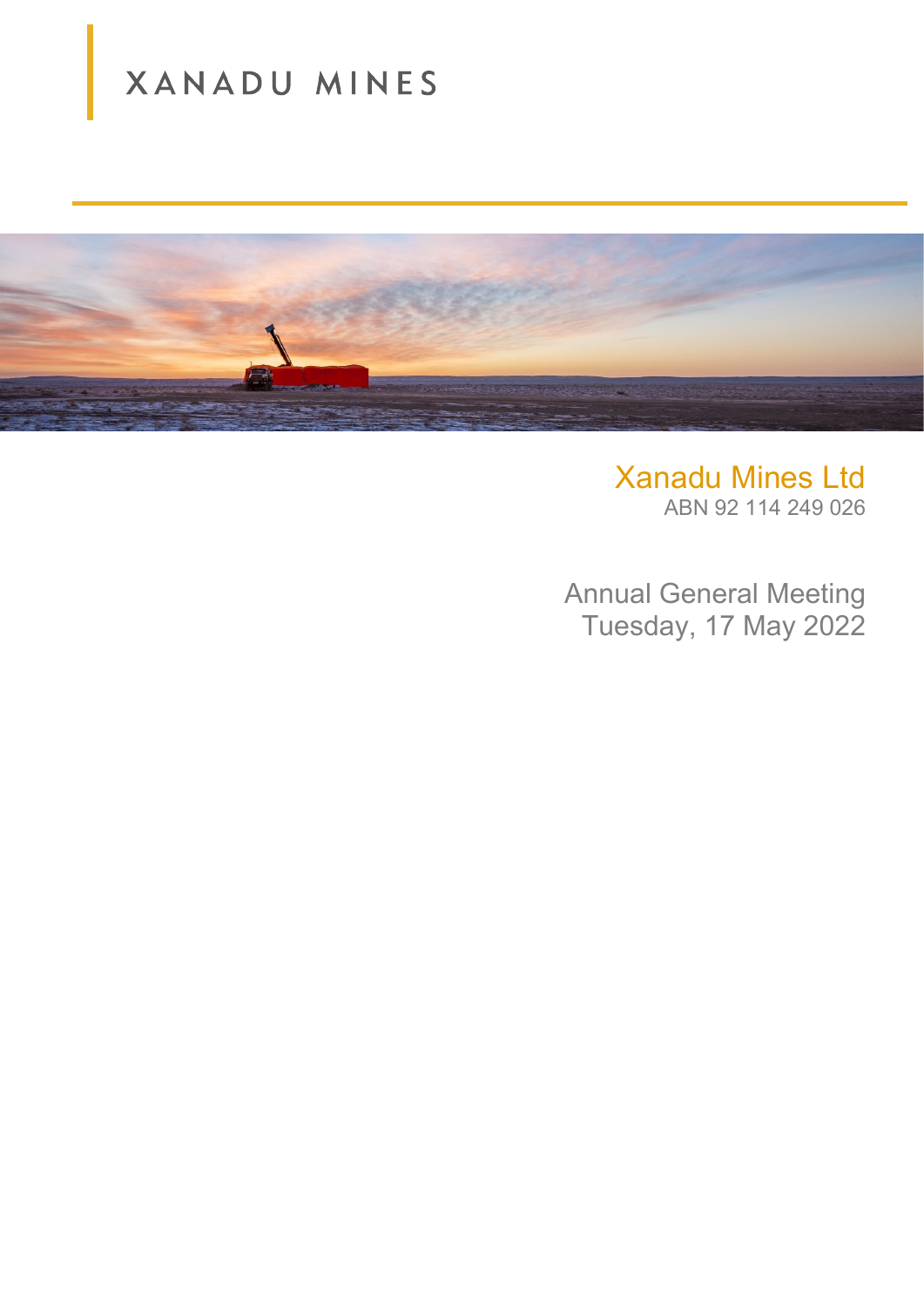# **XANADU MINES**

14 April 2022

Dear Shareholders,

On behalf of the Directors of Xanadu Mines Ltd (**Xanadu Mines** or the **Company**), I am pleased to invite you to either physically attend or participate virtually online, the Annual General Meeting (**AGM** or **Meeting**) of the Company. The Notice of Meeting (**Notice**) setting out the business to be conducted at the AGM can be viewed or downloaded at [https://www.xanadumines.com/site/investor-centre/shareholder-meetings.](https://www.xanadumines.com/site/investor-centre/shareholder-meetings)

The Company's AGM will be held as a **Hybrid AGM** on Tuesday, 17 May 2022 commencing at 1:00pm (AEST):

- in the offices of Ernst & Young, 8 Exhibition St, Melbourne VIC 3000; and
- online at: <https://meetnow.global/MZ6XDQF>

Shareholders who cannot physically attend the AGM, will be able to participate in our AGM by:

- joining the AGM in real time via our online platform at <https://meetnow.global/MZ6XDQF>
- asking questions of the Board and our external auditor:
	- o before the AGM by lodging questions online at [www.investorvote.com.au/xam;](http://www.investorvote.com.au/xam) and/or
	- $\circ$  during the AGM via the online platform or by phone;
- voting on the resolutions to be considered at the AGM either by lodging the enclosed Proxy Form before the AGM or by direct voting online during the Meeting,

or by a combination of these steps.

Shareholders are also able to ask questions verbally via telephone on the number that will be available on the online platform.

Further details of how to participate in the Meeting online are set out in the Notice of Meeting and in the Online Meeting Guide (**Online Guide**), which are available on the Company's website at [https://www.xanadumines.com/site/investor-centre/shareholder-meetings.](https://www.xanadumines.com/site/investor-centre/shareholder-meetings) The Online Meeting Guide includes details of how to ensure your browser is compatible with the online platform, and a step-by-step guide to logging in, navigating the site, and asking questions and voting at the online AGM.

If you are physically attending the AGM, please bring your Proxy Form with you to facilitate a faster registration. If you are unable to physically attend the AGM, I encourage you to complete and return the enclosed Proxy Form no later than 1:00pm (AEST) on Sunday, 15 May 2022 in one of the ways specified in the Notice of Meeting and the Proxy Form.

I encourage you to read the enclosed Notice of Meeting (including the Explanatory Memorandum) and the Proxy Form and consider directing your proxy how to vote on each resolution by marking either the **For** box, the **Against** box or the **Abstain** box on the Proxy Form. Subject to the abstentions noted in the Explanatory Memorandum, the Directors of Xanadu Mines unanimously recommend that shareholders vote in favour of all resolutions. Thank you for your continued support of Xanadu Mines.

Yours faithfully,

**Colin Moorhead Executive Chairman and Managing Director**

**AUSTRALIA** 

c/o Company Matters Pty Limited Level 12, 680 George Street Sydney NSW 2000 T: +612 8280 7497

**MONGOLIA** Suite 23, Building 9B Olympic St, Sukhbaatar District Ulaanbaatar, Mongolia T: +967 7012 0211

**Xanadu Mines Ltd ACN 114 249 026**

**[www.xanadumines.com](http://www.xanadumines.com/)**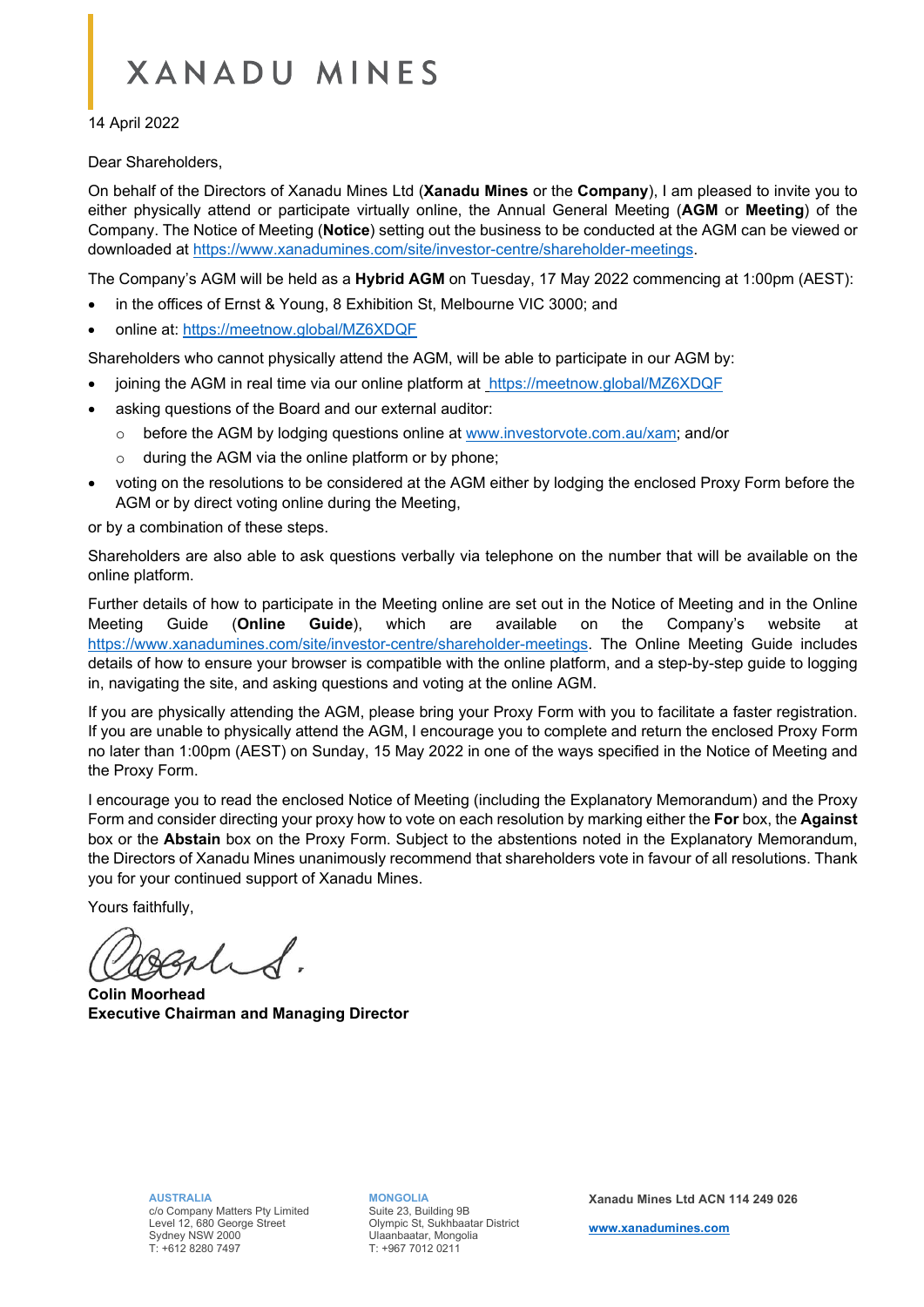# **XANADU MINES**

# **XANADU MINES LTD**

#### **ABN 92 114 249 026**

#### **NOTICE OF ANNUAL GENERAL MEETING**

Notice is given that the Annual General Meeting (**AGM** or **Meeting**) of shareholders of Xanadu Mines Ltd (**Xanadu Mines** or the **Company**) will be held as a **Hybrid Meeting** as follows:

Date: Tuesday, 17 May 2022

Time: 1:00pm (AEST)

Venue: In the offices of Ernst & Young, 8 Exhibition St, Melbourne VIC 3000

Online: <https://meetnow.global/MZ6XDQF>

The Explanatory Memorandum and Proxy Form accompanying this Notice of Meeting (**Notice**) provide additional information on matters to be considered at the AGM and are hereby incorporated into and form part of this Notice of Meeting. Information about participating in the Meeting online is set out in the Online Meeting Guide (**Online Guide**) which is available a[t https://www.xanadumines.com/site/investor-centre/shareholder-meetings.](https://www.xanadumines.com/site/investor-centre/shareholder-meetings)

#### **ORDINARY BUSINESS**

#### **1. CONSIDERATION OF REPORTS**

The first item of business is to receive and consider the Financial Report, the Directors' Report, and the Independent Auditor's Report of the Company and its subsidiaries for the financial year ended 31 December 2021 (**Reports**).

All shareholders can view the 2021 Annual Report, which contains the Reports, on the Company's website at [https://www.xanadumines.com/site/investor-centre/annual-reports.](https://www.xanadumines.com/site/investor-centre/annual-reports)

#### **2. RESOLUTIONS**

#### **Resolution 1 Re-election of Director - Mr. Michele Muscillo**

To consider and, if thought fit, pass the following resolution as an **Ordinary Resolution** of the Company:

*"That Mr. Michele Muscillo, who retires in accordance with Rule 39.1(c) of the Company's Constitution and being eligible for election, be re-elected as a Director of the Company."*

#### **Resolution 2 Remuneration Report**

To consider and, if thought fit, pass the following resolution as a non-binding **Ordinary Resolution** of the Company*:*

"*That the Company's Remuneration Report for the financial year ended 31 December 2021 as set out in the Directors' Report, is adopted."*

The Remuneration Report is contained in the 2021 Annual Report, which is available on the Company's website at [https://www.xanadumines.com/site/investor-centre/annual-reports.](https://www.xanadumines.com/site/investor-centre/annual-reports) Please note that, in accordance with section 250R(3) of the *Corporations Act 2001* (Cth) (**Corporations Act**), the vote on Resolution 2 is advisory only and does not bind the Directors or the Company.

#### Voting Exclusion Statement

A vote on Resolution 2 must not be cast (in any capacity) by, or on behalf of, the following persons:

- a) a member of the Key Management Personnel (**KMP**) whose remuneration details are included in the 2021 Remuneration Report; or
- b) a closely related party (**CRP**) of such a KMP (including close family members and companies the KMP controls).

However, a person described above may cast a vote on Resolution 2 as a proxy if the vote is not cast on behalf of a person described above and either:

- a) the proxy appointment is in writing that specifies the way the proxy is to vote (e.g., for, against, abstain) on the resolution; or
- b) the vote is cast by the Chair of the Meeting and the appointment of the Chair of the Meeting as proxy:
	- i) does not specify the way the proxy is to vote on the resolution; and
	- ii) expressly authorises the Chair of the Meeting to exercise the proxy even if the resolution is connected directly or indirectly with the remuneration of a member of the KMP.

**Key management personnel** and **closely related party** have the same meaning as set out in the Corporations Act.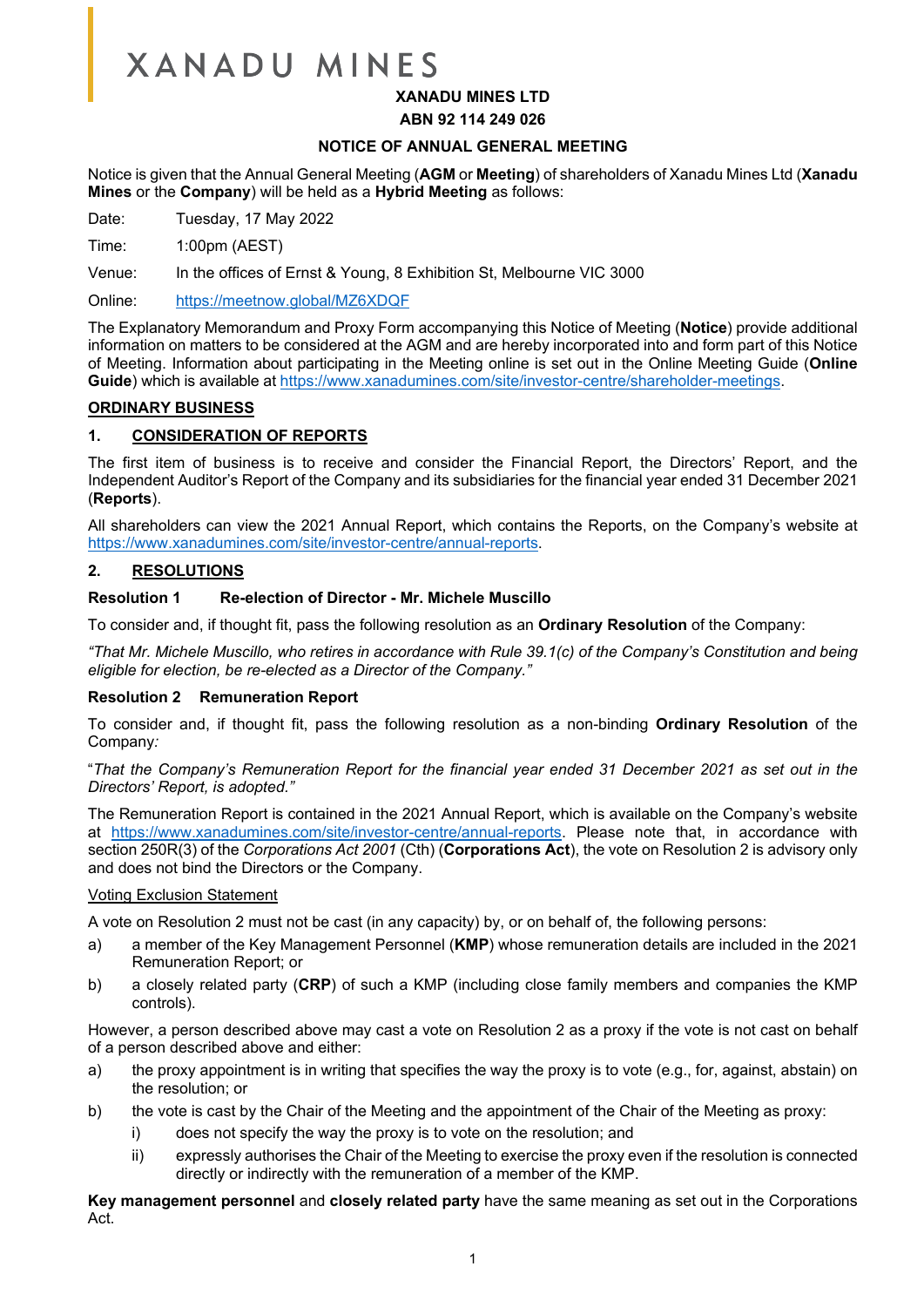# **Resolution 3 Ratification of Prior Issue of Shares - 1 March 2022**

To consider and, if thought fit, pass the following resolution as an **Ordinary Resolution** of the Company:

*"That, for the purposes of ASX Listing Rule 7.4 and for all other purposes, the issue on 1 March 2022 of a total of 1,473,606 fully paid ordinary shares in Xanadu Mines Ltd* (**Shares**) *issued at a deemed price of 2.8875 cents per Share* (**New Shares**)*, on the terms and conditions set out in the Explanatory Memorandum accompanying this Notice, is ratified."* 

#### Voting Exclusion Statement

In accordance with ASX Listing Rule 14.11, the Company will disregard any votes cast in favour of Resolution 3 by or on behalf of a person who participated in the issue of the Placement Shares or any associate of that person or those persons.

However, this does not apply to a vote cast in favour of this Resolution by:

- a) a person as proxy or attorney for a person who is entitled to vote on this Resolution, in accordance with the directions given to the proxy or attorney to vote on this Resolution in that way; or
- b) the Chair of the Meeting as proxy or attorney for a person who is entitled to vote on this Resolution, in accordance with a direction given to the Chair of the Meeting to vote on this Resolution as the Chair of the Meeting decides; or
- c) a holder acting solely in a nominee, trustee, custodial or other fiduciary capacity on behalf of a beneficiary provided the following conditions are met:
	- i) the beneficiary provides written confirmation to the holder that the beneficiary is not excluded from voting, and is not an associate of a person excluded from voting, on this Resolution; and
	- ii) the holder votes on this Resolution in accordance with directions given by the beneficiary to the holder to vote in that way.

#### **Resolution 4 Grant of Options to Mr Colin Moorhead**

To consider and, if thought fit, pass the following resolution as an **Ordinary Resolution** of the Company:

*"That for the purposes of ASX Listing Rule 10.14 and for all other purposes, the issue of 6,000,000 options to subscribe for Shares with a zero-exercise price to Mr Colin Moorhead, being Executive Chairman and Managing Director of the Company (or his nominee) on the terms described in the Explanatory Memorandum accompanying this Notice, is approved."*

#### **NOTES**

- A detailed summary of the proposed terms of the Options to be granted in accordance with Resolution 4 is contained within the Explanatory Memorandum.
- The total number of Options to be issued to Mr Moorhead, or his nominees in accordance with Resolution 4 is 6,000,000.
- The Options are intended to be issued as soon as possible following the Meeting, but in any event, no later than three (3) years after the date of the Meeting.
- The Options are being issued for nil cash consideration and no funds will be raised by the issue or exercise of the Options.

#### Voting Exclusion Statement - Resolution 4, ASX Listing Rule 10.14

The Company will disregard any votes cast in favour of Resolution 4 by or on behalf of:

- a) a person referred to in ASX Listing Rule 10.14.1, 10.14.2 or 10.14.3 who is eligible to participate in the employee incentive scheme the subject Resolution 4;
- b) an Associate of that person or those persons.

However, this does not apply to a vote cast in favour of Resolution 4 by:

- a) a person as proxy or attorney for a person who is entitled to vote on the Resolution, in accordance with directions given to the proxy or attorney to vote on the Resolution in that way; or
- b) the Chair of the Meeting as proxy or attorney for a person who is entitled to vote of the Resolution, in accordance with a direction given to the Chair of the Meeting to vote on the resolution as the Chair of the Meeting decides; or
- c) holder acting solely in a nominee, trustee, custodial or other fiduciary capacity on behalf of a beneficiary provided the following conditions are met: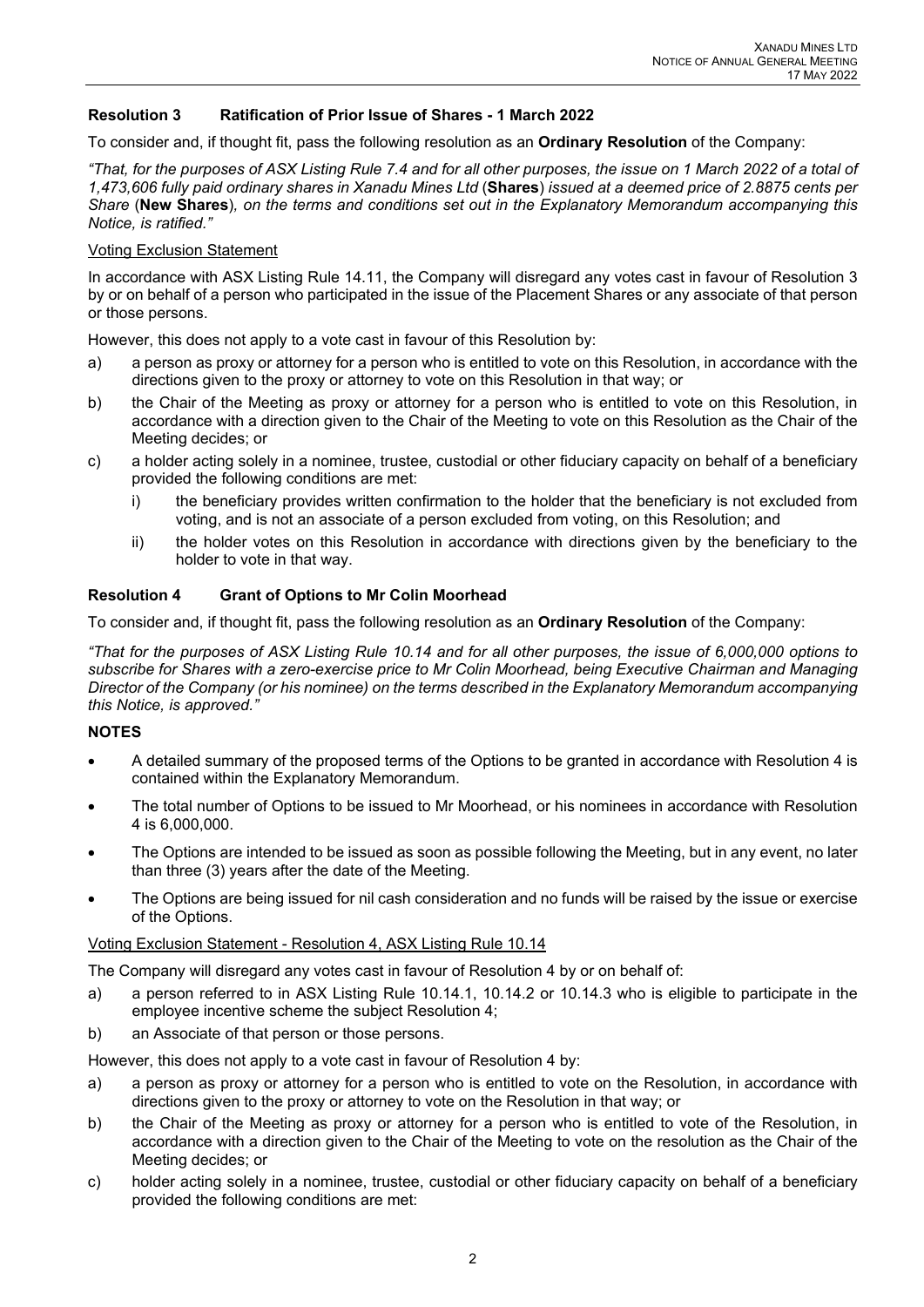- i) the beneficiary provides written confirmation to the holder that the beneficiary is not excluded from voting, and is not an associate of a person excluded from voting, on the Resolution; and
- ii) the holder votes on the Resolution in accordance with directions given by the beneficiary to the holder to vote in that way.

# Voting Restriction pursuant to Section 250BD of the Corporations Act

In accordance with section 250BD of the Corporations Act, a vote must not be cast on Resolution 4 as a proxy by a member of the KMP at the date of the AGM, or a closely related party of those persons, unless it is cast as proxy for a person entitled to vote in accordance with their directions. This restriction on voting undirected proxies does not apply to the Chairman of the Meeting where the proxy appointment expressly authorises the Chairman of the Meeting to exercise undirected proxies even if the resolution is connected, directly or indirectly, with the remuneration of the KMP.

However, the Company need not disregard a vote if it is cast by the person chairing the Meeting as proxy for a person who is entitled to vote, where the Shareholder does not direct in writing the way the proxy is to vote on the Resolution, if the appointment of proxy expressly authorises the chair to exercise the proxy even if the Resolution are connected directly or indirectly with the remuneration of a member of the KMP for the Company or if the Company is part of a consolidated entity, of the entity.

#### Voting Intention of Chair for all Resolutions

Shareholders should be aware that any undirected proxies given to the Chair of the Meeting will be cast by the Chair of the Meeting and counted in favour of the Resolution the subject of this Meeting, subject to compliance with the Corporations Act. In exceptional circumstances, the Chair of the Meeting may change his voting intention on the Resolution, in which case an ASX announcement will be made

# **ENTITLEMENT TO ATTEND AND VOTE**

#### **Non-attendance at physical venue**

Shareholders not be able to physically attend the AGM will be able to participate in our AGM:

- by joining the Meeting online in real time via our online platform at<https://meetnow.global/MZ6XDQF>
- by asking questions of the Board or our Auditor:
	- o before the AGM by lodging questions online at [www.investorvote.com.au/xam;](https://urldefense.com/v3/__http:/www.investorvite.com.au/xam__;!!GEb1pAs!QFGHU31kQe_yQNF9sRnY8cmdTutzVCnSx9Ivn8sliBkfaWvjEq6gz5BBbMGc8l8556Y6-Mg$) or
	- o during the AGM via the online platform or by phone; and
	- o voting on the resolutions to be considered at the AGM either by lodging the enclosed Proxy Form before the AGM or by voting online during the AGM.

or by a combination of these steps.

Further information regarding participating in the AGM online, including browser requirements, is detailed in the Online Guide available at [www.computershare.com.au/virtualmeetingguide.](http://www.computershare.com.au/virtualmeetingguide)

# **Voting on resolutions to be considered at the AGM**

The following section sets out important information about how Shareholders can vote on the resolutions to be considered at the AGM.

#### **Entitlement to vote**

In accordance with Regulation 7.11.37 of the *Corporations Regulations 2001*, the Board has determined that persons who are registered holders of shares of the Company as at 7:00 pm (AEST) on Sunday, 15 May 2022 will be entitled to vote at the AGM as a shareholder. Accordingly, transactions registered after that time will be disregarded for determining which shareholders are entitled to participate and vote at the AGM.

If more than one joint holder of shares is present at the AGM (whether by proxy, by attorney or by representative) and tenders a vote, only the vote of the joint holder whose name appears first on the register will be counted.

#### **Online voting at the AGM**

In accordance with rule 28.1 of the Company's Constitution, Shareholders who are entitled to attend and vote on a resolution at the Meeting are entitled to a direct vote in respect of that resolution, which may be lodged at any time between the commencement of the AGM and the close of voting at the AGM as announced by the Chair of the Meeting during the AGM.

More information about how to use the online platform for voting online during the AGM is provided in the Online Guide. Shareholders using the online platform may vote all or part of their holdings on each Resolution in accordance with the instructions in the Online Guide. If you intend to use the online platform to submit a direct vote during the AGM, we suggest that you check that the online platform works on your device well in advance of the AGM. Further instructions are provided in the Online Guide.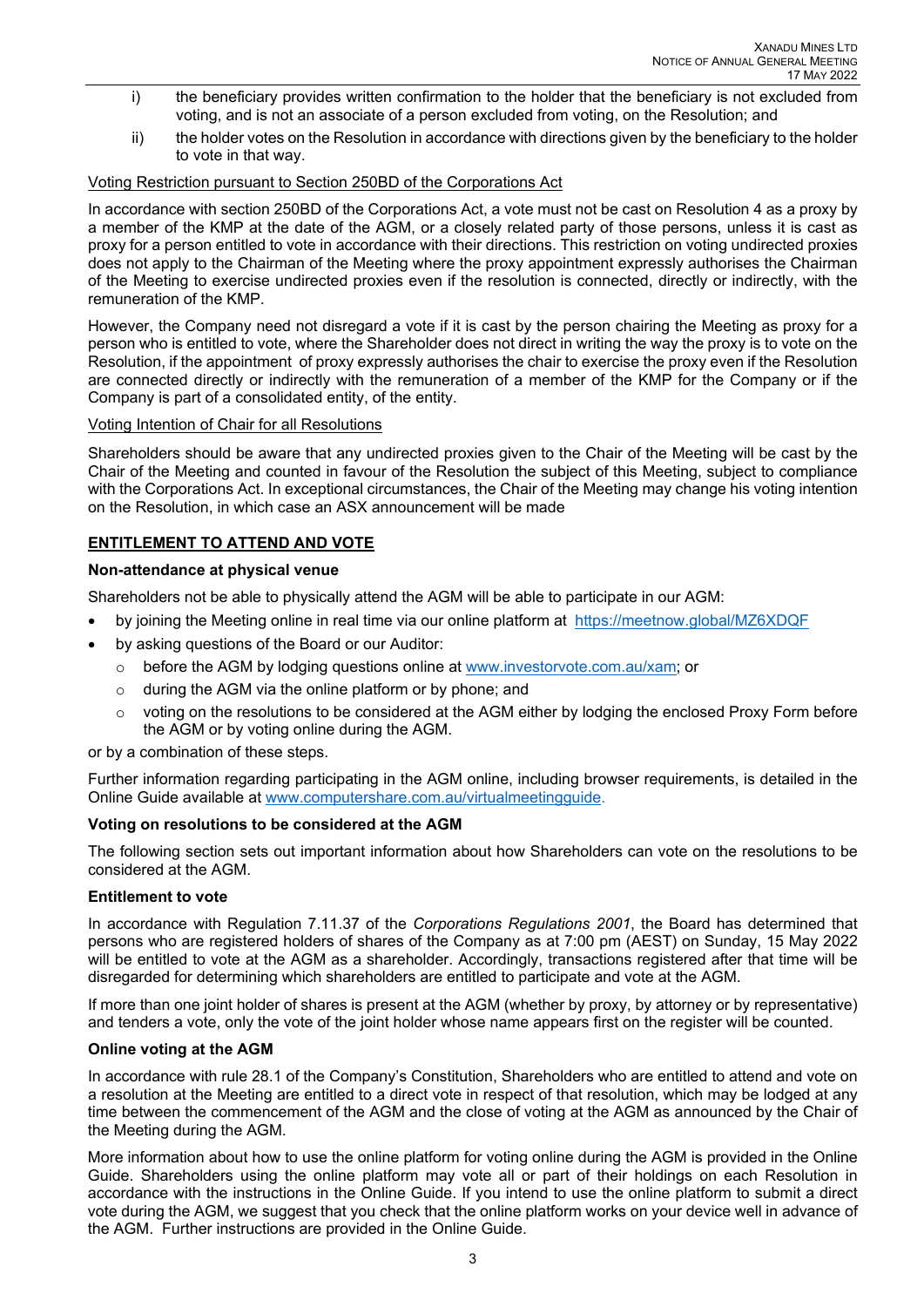#### **All resolutions will be by poll**

In accordance with rule 27.1(a) of the Company's Constitution, the Chair of the Meeting intends to demand a poll on each of the resolutions proposed at the AGM. Each resolution considered at the AGM will therefore be conducted by a poll, rather than on a show of hands. The Chair considers voting by poll to be in the best interests of the shareholders as a whole and is a way to ensure the views of as many shareholders as possible are represented at the Meeting.

#### **Appointment of Proxy**

If you are a shareholder entitled to attend and vote, you may appoint an individual or a body corporate as a proxy. If a body corporate is appointed as a proxy, that body corporate must ensure that it appoints a corporate representative in accordance with section 250D of the Corporations Act to exercise its powers as proxy at the AGM. A proxy need not be a shareholder of the Company.

A shareholder may appoint up to two proxies and specify the proportion or number of votes each proxy may exercise. If the shareholder does not specify the proportion or number of votes to be exercised, each proxy may exercise half of the shareholder's votes.

To be effective, the proxy must be received at the Share Registry of the Company no later than 1:00pm (AEST) on Sunday, 15 May 2022. Proxies must be received before that time by one of the following methods:

| Online:                | www.investorvote.com.au/xam (for Shareholders)                                                  |  |  |
|------------------------|-------------------------------------------------------------------------------------------------|--|--|
|                        | www.intermediaryonline.com (Intermediary Online subscribers only)                               |  |  |
| By post:               | Computershare Investor Services Pty Limited<br>GPO Box 242<br>Melbourne VIC 3001<br>Australia   |  |  |
| By facsimile:          | 1800 783 447 (within Australia)<br>+61 3 9473 2555 (outside of Australia)                       |  |  |
| By delivery in person: | Computershare Investor Services Pty Limited<br>Level 3, 60 Carrington Street<br>Sydney NSW 2000 |  |  |

To be valid, a Proxy Form must be received by the Company in the manner stipulated above. The Company reserves the right to declare invalid any proxy not received in this manner.

#### **Voting by Attorney**

A Proxy Form and the original power of attorney (if any) under which the Proxy Form is signed (or a certified copy of that power of attorney or other authority) must be received by the Company no later than 1:00pm (AEST) on Sunday, 15 May 2022, being 48 hours before the AGM.

#### **Corporate Representatives**

A body corporate which is a shareholder, or which has been appointed as a proxy, is entitled to appoint any person to act as its representative at the AGM. The appointment of the representative must comply with the requirements under section 250D of the Corporations Act. The representative should bring to the AGM a properly executed letter or other document confirming its authority to act as the Company's representative.

A *Certificate of Appointment of Corporate Representative* form may be obtained from the Company's Share Registry or online at [www.investorcentre.com/](http://www.investorcentre.com/)au and select, "Printable Forms".

IMPORTANT: If you appoint the Chair of the Meeting as your proxy, or the Chair of the Meeting becomes your proxy by default, and you do not direct your proxy how to vote on Resolutions 2 and 4, then by submitting the Proxy Form, you will be expressly authorising the Chair of the Meeting to exercise your proxy on the relevant resolution, even though the resolutions are connected, directly or indirectly, with the remuneration of the KMP.

#### **SHAREHOLDER QUESTIONS**

Shareholders may submit questions about the items of business to be considered at the AGM or to the Company's Auditor in relation to the content of the Auditor's Report or the conduct of the audit of accounts for the year ended 31 December 2021 prior to the Meeting by lodging questions online at [www.investorcentre.com,](http://www.investorcentre.com/) select Voting then click 'Ask a Question', or during the AGM either in person or via the online platform. Online questions should be submitted prior to 1:00pm (AEST) on Tuesday, 10 May 2022 (being no later than the fifth business day before the AGM is held). Questions received ahead of the Meeting will be collated, and during the AGM, the Chair of the Meeting will seek to address as many of the more frequently raised topics as possible. However, there may not be sufficient time available at the AGM to address all topics raised. Please note that individual responses will not be sent to shareholders.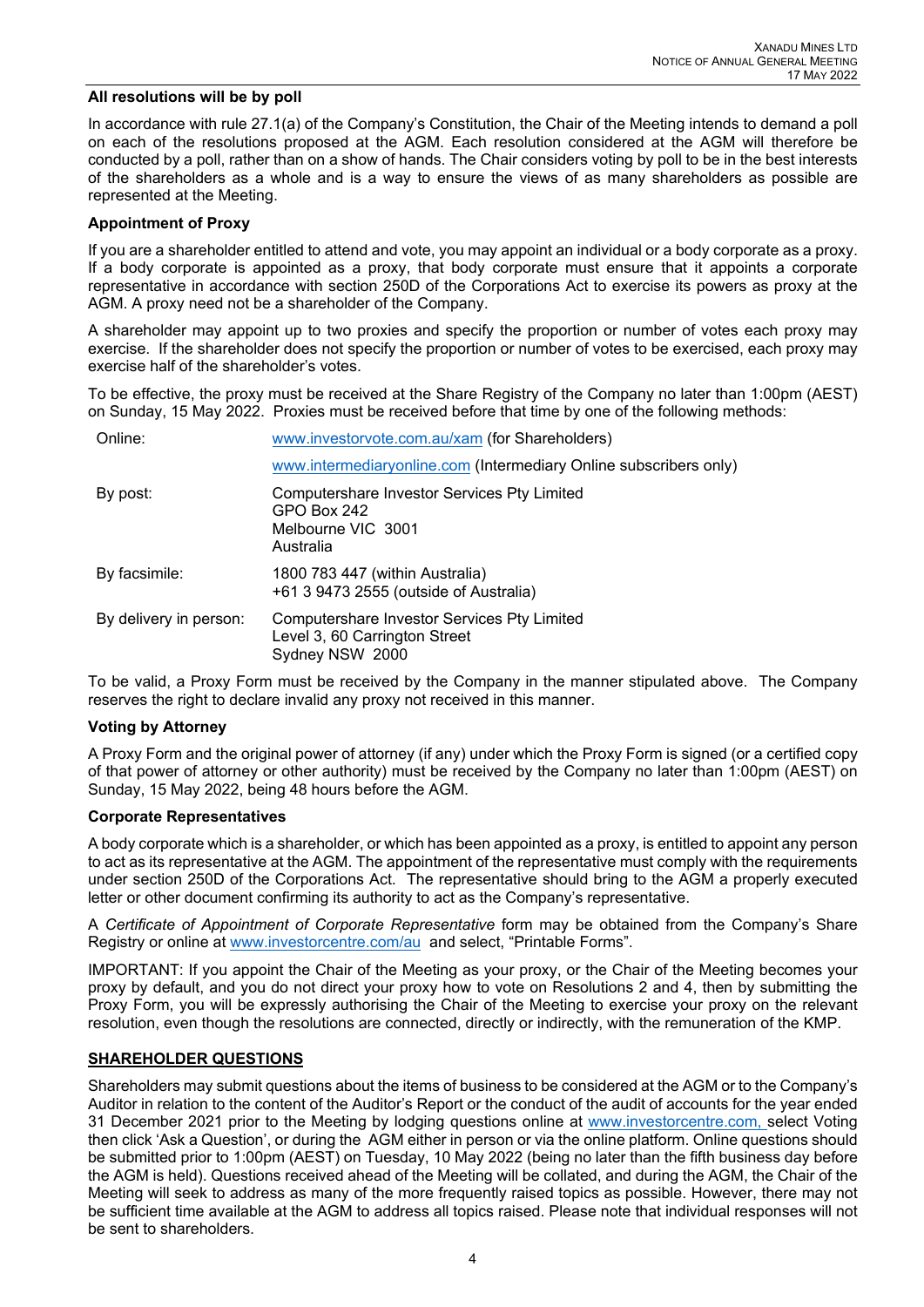Shareholders are also able to ask questions verbally via telephone on the number that will be available on the online platform.

# **ENCLOSURES**

Enclosed are the following documents:

- **Proxy Form** to be completed if you would like to be represented at the AGM by proxy. Shareholders are encouraged to use the online voting facility that can be accessed on Xanadu Mines' share registry's website at [www.investorvote.com.au/xam](https://urldefense.com/v3/__http:/www.investorvite.com.au/xam__;!!GEb1pAs!QFGHU31kQe_yQNF9sRnY8cmdTutzVCnSx9Ivn8sliBkfaWvjEq6gz5BBbMGc8l8556Y6-Mg$) to ensure the timely and cost-effective receipt of your proxy; and
- a **reply-paid envelope** for you to return the Proxy Form.

BY ORDER OF THE BOARD

Morks

**Philip Mackey Company Secretary** 14 April 2022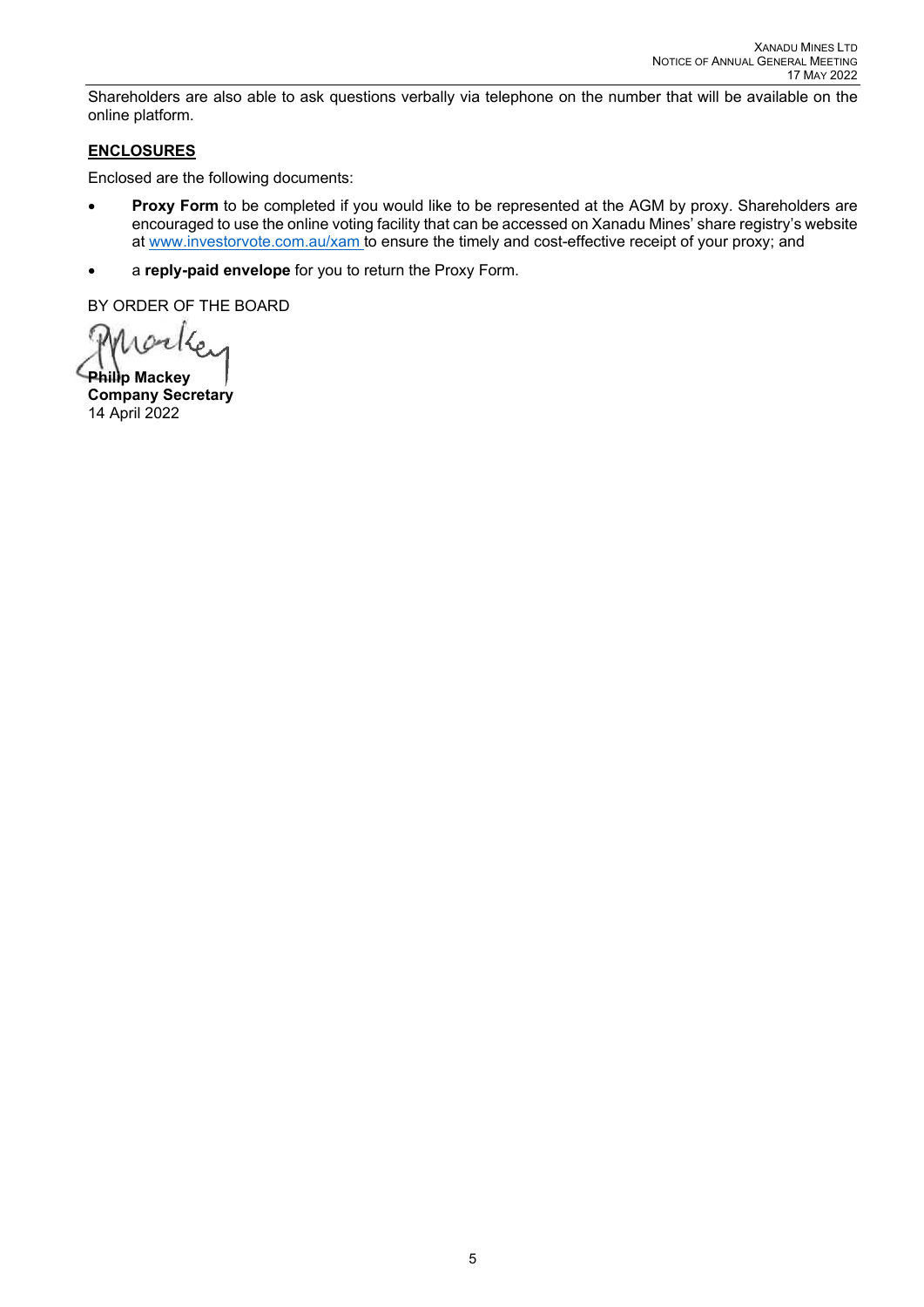#### **EXPLANATORY MEMORANDUM**

This Explanatory Memorandum has been prepared to assist shareholders of the Company (**Shareholders**) in considering each of the Resolutions set out in the Company's Notice of Annual General Meeting (**Notice**). This Explanatory Memorandum forms part of the Company's Notice to be held at 1:00pm (AEST) on Tuesday, 17 May 2022.

The purpose of this Explanatory Memorandum is to provide Shareholders with information that is reasonably required by Shareholders to decide how to vote upon the Resolutions. The Company's Notice and this Explanatory Memorandum should be read in their entirety and in conjunction with each other.

Subject to the abstentions noted below, the Directors unanimously recommend that Shareholders vote in favour of all Resolutions. The Chair of the Meeting intends to vote all available undirected proxies in favour of each Resolution.

Resolutions 1, 2 and 3 are ordinary resolutions, which require that a simple majority of votes cast by Shareholders present and entitled to vote on the resolution must be in favour of the Resolution. Resolution 2, relating to the Remuneration Report, is an advisory resolution and does not bind the Directors or the Company.

# **BACKGROUND TO THE ITEMS OF BUSINESS**

#### **ORDINARY BUSINESS**

# **1. CONSIDERATION OF REPORTS**

The **2021 Annual Report**, including the Financial Statements, Director's Report and the Auditor's Report (**Reports**), for the Company and its subsidiaries for the year ended 31 December 2021, can be downloaded from the Company's website at [https://www.xanadumines.com/site/investor-centre/annual-reports,](https://www.xanadumines.com/site/investor-centre/annual-reports) for Shareholders to read prior to the Meeting.

Neither the Corporations Act nor the Company's Constitution requires Shareholders to vote on the Reports. However, Shareholders will be given a reasonable opportunity to ask questions on the Reports at the Meeting.

Following consideration of the Reports, the Chair of the Meeting will give shareholders a reasonable opportunity to ask questions about, or comment on the management of the Company.

The Chair of the Meeting will also give shareholders a reasonable opportunity to ask the Company's Auditor, Ernst & Young questions relevant to:

- a) the conduct of the audit;
- b) the preparation and content of the Independent Auditor's Report;
- c) the accounting policies adopted by the Company in relation to the preparation of the financial statements; and
- d) the independence of the Auditor in relation to the conduct of the audit.

The Chair of the Meeting will also give the Auditor a reasonable opportunity to answer any written questions submitted by Shareholders that are relevant to the content of the Independent Auditor's Report or the conduct of the audit. A list of relevant written questions for the Auditor submitted by shareholders, if any, will be made available at the start of the AGM and any written answer tabled by the Auditor at the AGM will be made available as soon as practicable after the AGM

Shareholders may address written questions to the Chair of the Meeting about the management of the Company or to the Company's Auditor, Ernst & Young, before the AGM by lodging questions online at [www.investorvote.com.au/xam](https://urldefense.com/v3/__http:/www.investorvite.com.au/xam__;!!GEb1pAs!QFGHU31kQe_yQNF9sRnY8cmdTutzVCnSx9Ivn8sliBkfaWvjEq6gz5BBbMGc8l8556Y6-Mg$) select Voting then click 'Ask a Question', or during the virtual AGM via the online platform.

# **2. RESOLUTIONS**

# **Resolution 1 Re-election of Director - Mr. Michele Muscillo**

Mr Muscillo was appointed as a Non-Executive Director of Xanadu on 14 August 2017, and most recently reelected at the Company's 2020 AGM held on 8 May 2020. In accordance with rule 39.1(c) of the Company's Constitution, Mr Muscillo retires by rotation and being eligible, offers himself for re-election as a Non-Executive Director of Xanadu.

If Shareholders do not approve the election of Mr. Muscillo, then he will cease to be a Director of the Company at the conclusion of the AGM.

The Board also considered whether Mr. Muscillo had any interest, position or relationship that may interfere with each of his independence as a director, having regard to the relevant factors as set out in the ASX Corporate Governance Council Principles & Recommendations (4th edition) (**ASX Principles**). The Board considers that Mr. Muscillo (if elected), will continue to be an independent Non-Executive Director.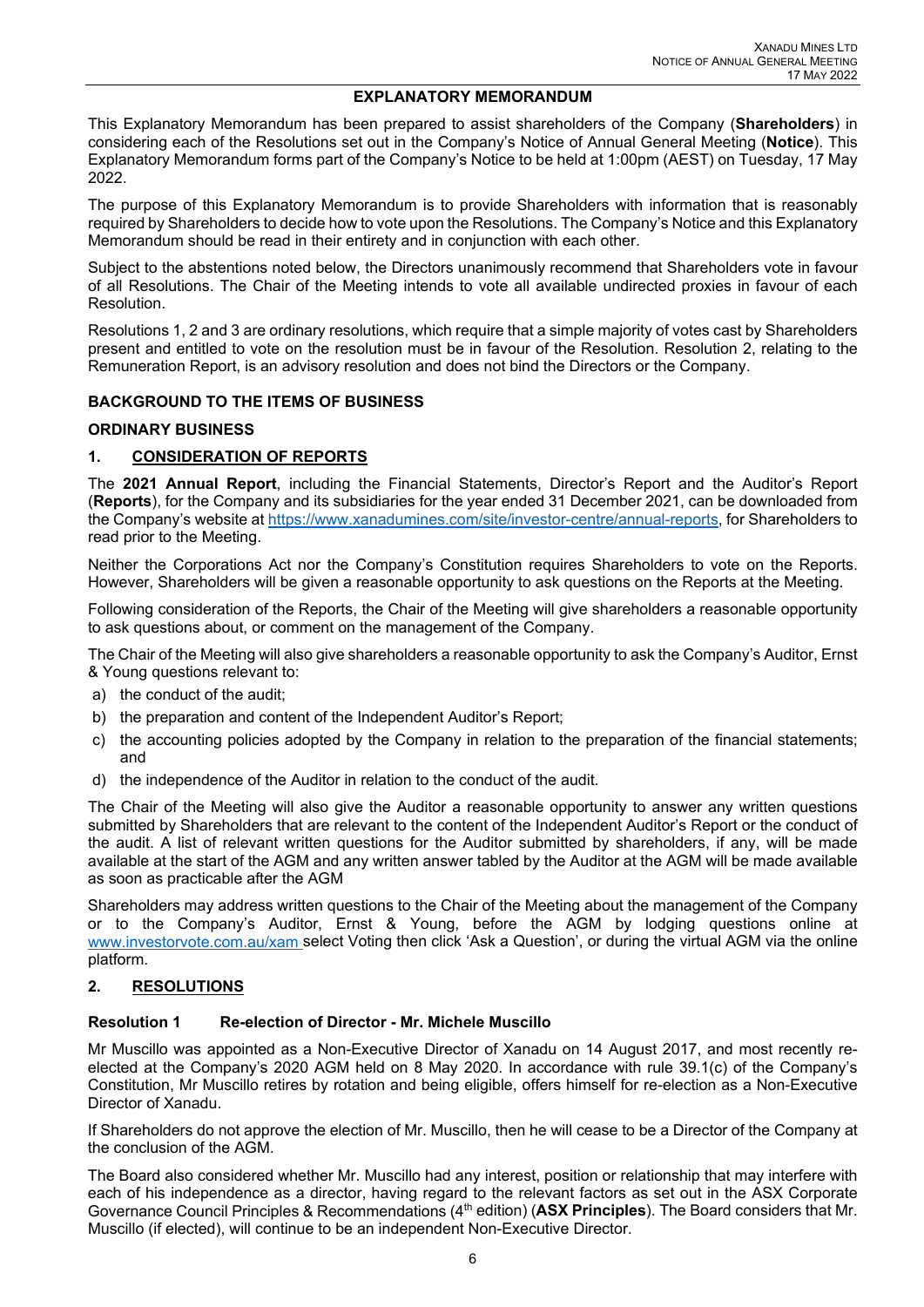Michele is a Partner with HopgoodGanim Lawyers in Brisbane. He has practised exclusively in corporate law for the duration of his legal career and has extensive experience in mergers and acquisitions and capital markets transactions, including the negotiation of significant commercial contracts and agreements. His key areas of practice include Corporate Advisory and Governance, Mergers and Acquisitions, Capital Markets and Resources and Energy. Michele is also currently a Non-Executive Director with ASX-Listed Aeris Resources Limited (ASX: AIS) and a Non-Executive Director with ASX/TSX listed Cardinal Resources Limited (ASX/TSX: CDV).

Formerly, Michele was also Non-Executive Director of Orbis Gold Limited from the time of its ASX listing, through the discovery of its flagship Natougou project and ultimately to the sale of the company to TSX-Listed SEMAFO Inc. (TSX: SMF) in 2015.

Michele is the Chair of the Nomination and Remuneration Committee and a member of the Audit and Risk Committee.

Prior to submitting himself for re-election, Mr. Muscillo has confirmed that he would continue to have sufficient time to properly fulfil his duties and responsibilities to the Company.

The Board supports the election of Mr. Muscillo as he will contribute to the Board, significant experience in the areas of finance & banking, legal & risk, strategy & growth, and public listed company experience.

#### *For the reasons set out above, the Directors, with Mr. Muscillo abstaining, unanimously recommend Shareholders vote in favour of Resolution 1.*

# **Resolution 2 Remuneration Report**

Section 250R(2) of the Corporations Act requires that the section of the Directors' Report dealing with the remuneration of Directors and KMP of the Company (**Remuneration Report**) be put to the vote of Shareholders for adoption by way of a non-binding vote. The vote on this resolution is advisory only and does not bind the Directors of the Company. However, the Board will take the outcome of the vote into account in setting remuneration policy for future years.

Shareholders can view the full Remuneration Report in the 2021 Annual Report which is available on the Company's website at [https://www.xanadumines.com/site/investor-centre/annual-reports.](https://www.xanadumines.com/site/investor-centre/annual-reports)

Following consideration of the Remuneration Report, the Chair of the Meeting will give Shareholders a reasonable opportunity to ask questions about, or make comments on, the Remuneration Report.

#### *The Directors abstain, in the interests of good corporate governance, from making a recommendation in relation to Resolution 2.*

#### **Resolution 3 Ratification of Prior Issue of Shares - 1 March 2022**

As announced on 1 March 2022, the Company issued 1,473,606 fully paid ordinary shares at a deemed price of 2.8875 cents per share, to Caveman Consulting Pty Ltd (ABN 46 613 158 633) of 2 Ischia St, Cronulla NSW 2230 (**Caveman Consulting**) as payment for their services provided to the Company (**New Shares**).

ASX Listing Rule 7.1 prohibits the Company (subject to certain exceptions such as pro-rata issues) from issuing or agreeing to issue equity securities (such as Shares and Options) representing more than 15% of the Company's total issued securities, during a rolling 12-month period, without Shareholder approval (**15% Threshold**).

ASX Listing Rule 7.4 provides that where a company in general meeting ratifies the previous issue of securities made pursuant to ASX Listing Rule 7.1 (and provided that the previous issue did not breach ASX Listing Rule 7.1) those securities will be deemed to have been made with Shareholder approval for the purpose of ASX Listing Rule 7.1. The issue of New Shares does not fall within any of the exceptions under Listing Rule 7.2.

ASX Listing Rule 7.5.7 requires material terms of the agreement with Caveman Consulting be provided. Under this agreement Caveman Consulting provided a desktop study of underground mining options for the Kharmagtai Scoping Study for a fee of A\$3,000/day + GST for the Principal Consultant and A\$1,900/day + GST for the Senior Planning Engineer. In order to conserve cash, the Company negotiated payment in ordinary shares based on a 10-day VWAP at the date of invoice.

The New Shares were issued within the 15% Threshold permitted under ASX Listing Rule 7.1 without Shareholder approval. Accordingly, the Company is seeking approval under Resolution 3 for the purposes of ASX Listing Rule 7.4, to enable the Company to refresh its issuing capacity under ASX Listing Rule 7.1, thereby providing the Company with the flexibility to issue equity securities in the future up to the 15% Threshold set out in ASX Listing Rule 7.1, without the requirement to obtain prior Shareholder approval if the need arises in the next 12 months.

If Shareholders approve Resolution 3, the issue of the New Shares will be excluded in calculating the Company's 15% Threshold limit in ASX Listing Rule 7.1, effectively increasing the number of equity securities it can issue without Shareholder approval over the 12-month period following the issue of the New Shares.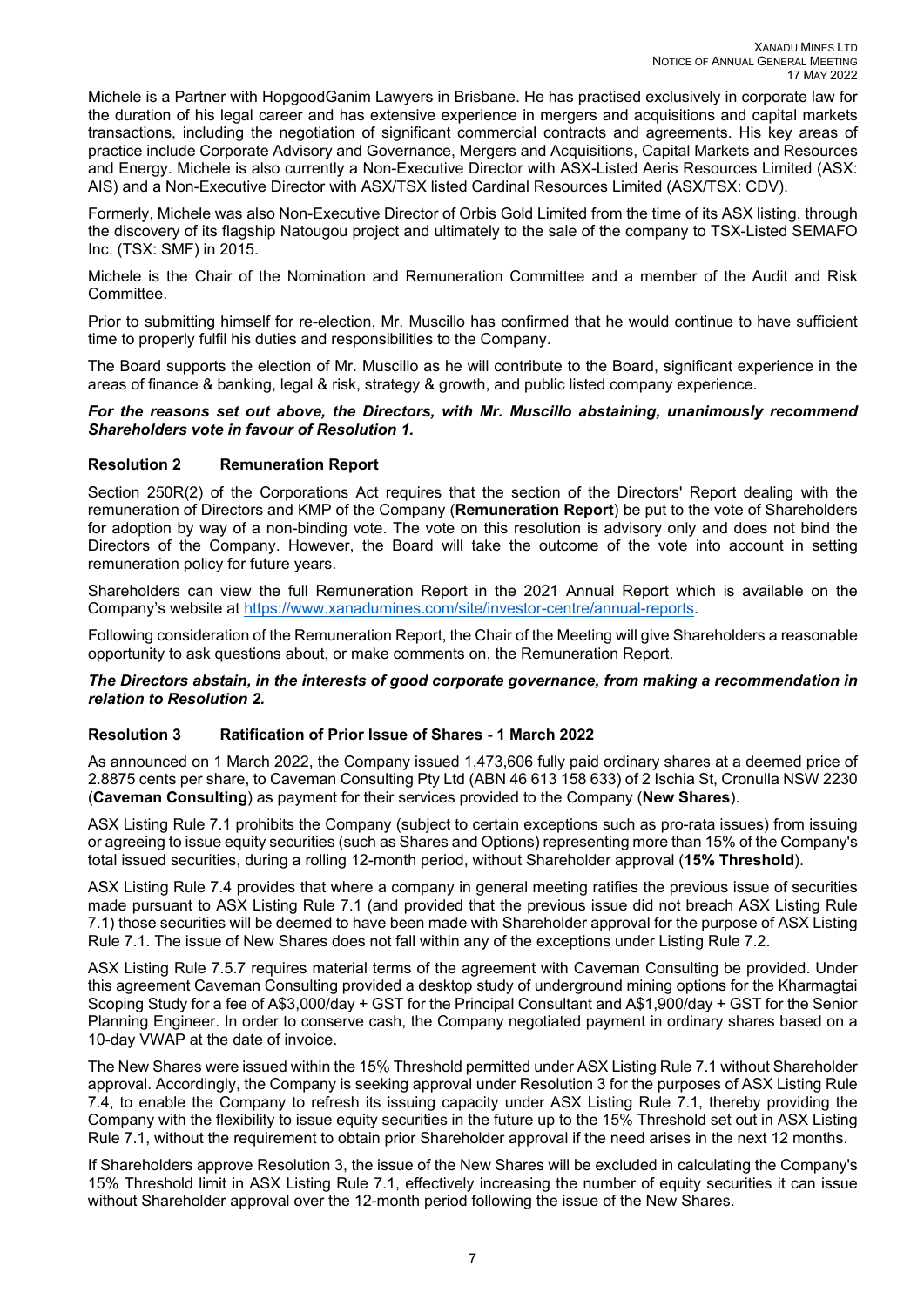If Shareholders do not approve Resolution 3, the issue of the New Shares will be included in calculating the Company's 15% Threshold limit under ASX Listing Rule 7.1, effectively decreasing the number of equity securities it can issue without shareholder approval over the 12-month period following the issue of the Shares.

For the purposes of ASX Listing Rule 7.4, the following information is provided:

- a) 1,473,606 fully paid ordinary shares (**New Shares**) were issued on 1 March 2022 at a price of 2.8875 cents per Share and rank equally with all other existing Shares.
- b) the New Shares issued were all fully paid ordinary shares in the capital of the Company, issued on the same terms and conditions as the Company's existing Shares;
- c) the New Shares were issued to Caveman Consulting who is not a related party of the Company, a member of the Company's KMP, a substantial holder in or an advisor to the Company or an associate of any of them other than as noted in (d) below;
- d) no existing significant substantial shareholders participated in the issue of New Shares;
- e) the issue of New Shares was payment to Caveman Consulting' for services provided to the Company;
- f) the New Shares were issued pursuant to Xanadu's 15% placement capacity in accordance with ASX Listing Rule 7.1; and
- g) a Voting Exclusion Statement accompanies Resolution 3 in the Notice.

# *The Directors unanimously recommend Shareholders vote in favour of Resolution 3.*

# **Resolution 4 Grant of Options to Mr Colin Moorhead**

In 2020, the Company undertook an extensive review of, and has implemented an updated Board, Executive and Employee Remuneration Policy (**Remuneration Policy**). The purpose of the Remuneration Policy is to establish clear and guiding principles for decisions by the Company around employee, executive and director remuneration and to ensure fair, competitive, and appropriate pay for the markets in which the Company operates. The Company's goal is to ensure that the mix and balance of remuneration is appropriate to attract, motivate and retain high calibre directors, senior executives, and key management personnel, utilising a policy that is consistent with the Company's business strategy and contemporary corporate governance standards.

On 22 March 2022, the Company announced an internal restructure of its Board and leadership team, including the elevation of Mr Colin Moorhead to Executive Chairman and Managing Director. In association with these elevated duties, the Directors have resolved to refer to Shareholders for approval the proposed grant of 6,000,000 Options to Mr Moorhead under the Remuneration Policy (the **Executive Director Options**) as part of his revised remuneration package.

The terms of the Executive Director Options are set out in more detail below.

Mr Moorhead has previously received 6,840,000 options under the Remuneration Policy as a Non-Executive Director on 21 January 2021, of which 4,560,000 of those options have vested and been converted to shares at the end of each of the last two calendar years as a result of continued employment with the Company. The issue of these Executive Director options will supplement the remaining 2,280,000 options which will vest as a result of continued employment with the Company on 31 December 2022.

Approval for the issue of the Executive Director Options is sought in accordance with the provisions of ASX Listing Rule 10.14. As approval is being sought under ASX Listing Rule 10.14, approval will not be required under ASX Listing Rules 7.1 or 10.11. As the Executive Director Options are to be issued as part of a revised remuneration package for Mr Moorhead, the Board has determined that the requirements of Chapter 2E of the Corporations Act do not need to be observed.

# **Options Terms**

A summary of the terms of the Executive Directors Options is set out below.

- The Executive Director Options are directly linked to the Company's business strategy (from 2020 through 2022), which aims to deliver the following objectives:
	- o Position Xanadu Mines for the next copper cycle in ~3 years
	- $\circ$  Increase latent value of Kharmagtai to  $\sim$  A\$300M, growing it to a Tier 1 copper deposit
	- $\circ$  Position Kharmagtai for a liquidity event or to progress to PFS for further value creation
	- o Achieve a significant copper porphyry discovery at Red Mountain JV
	- o Explore a new prospect in the portfolio, aiming to make another Tier 1 discovery
- The Executive Director Options are intended to be issued promptly after the meeting and in any event within three (3) years of the Meeting (as permitted by Listing Rule 10.15) and, subject to: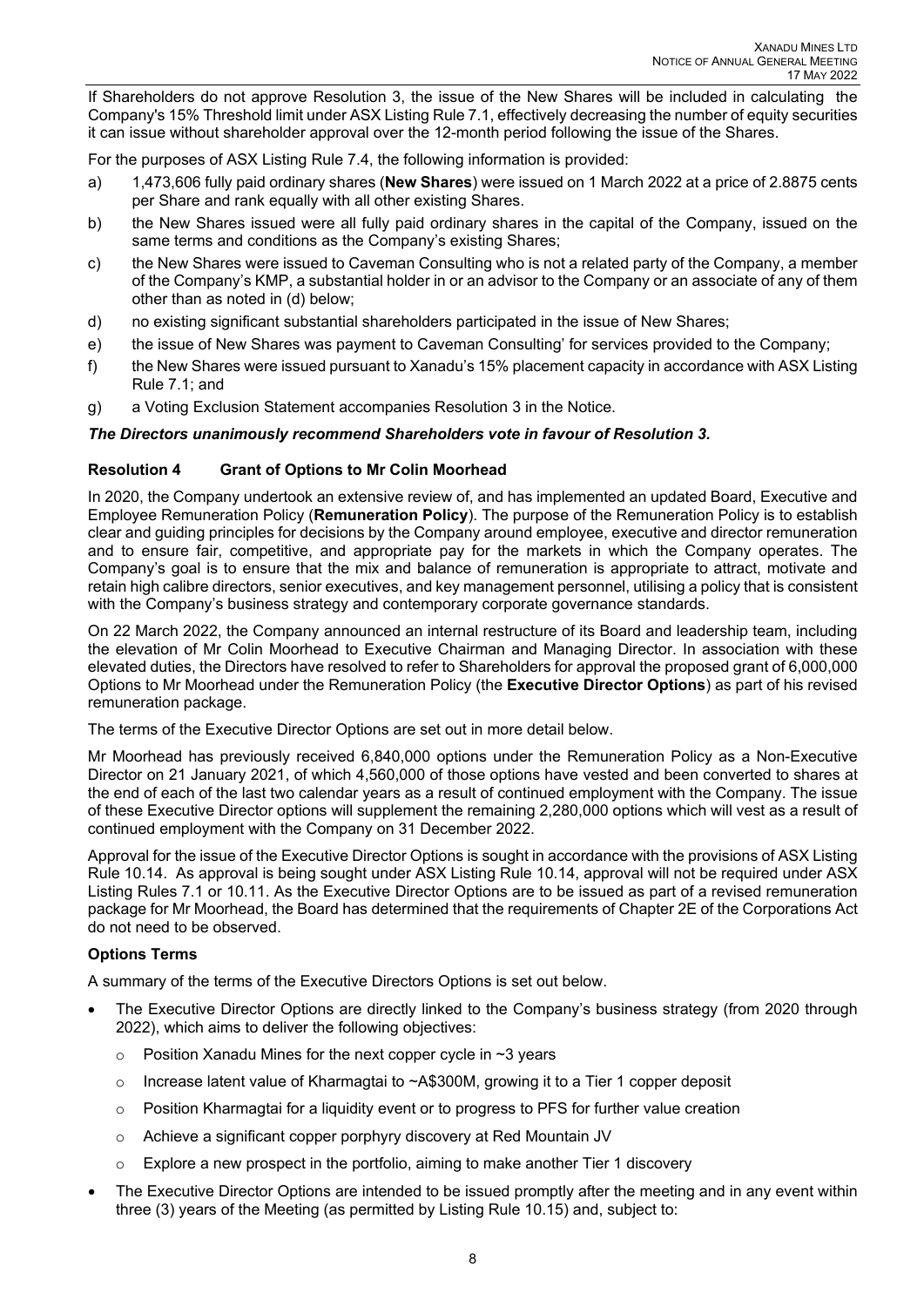- o the satisfaction of one or more performance criteria described in the table below (**Performance Criteria**);
- o the Executive Director remaining continuously employed or engaged with the Company (or any related body corporate) for a period of two years from 30 July 2020 (**Continuous Employment Condition**); and
- o the satisfaction of the share price hurdle described in the table below (**Share Price Hurdle**),

will vest at the end of the calendar year (2022, 2023) in which the relevant tranche Performance Criteria, Continuous Employment Condition and Share Price Hurdle is achieved (**Vesting Conditions**).

| <b>Tranche</b> | <b>Performance Criteria</b>                                                                                                                                                      |  |  |
|----------------|----------------------------------------------------------------------------------------------------------------------------------------------------------------------------------|--|--|
| A              | Approval by Government of Mongolia to progress exploration at Yellow Mountain, or<br>replacement by the Company of Yellow Mountain with new prospective ground in the portfolio. |  |  |
| B              | Discovery at Red Mountain of a pre-JORC >60Mt @0.6% CuEq, confirmed as a highly<br>prospective discovery by an Independent Competent Person review.                              |  |  |
| C              | Define a JORC compliant Mineral Resource Estimate >1000Mt @ 0.5% CuEq at Kharmagtai<br>with an accompanying Independent Competent Person sign-off                                |  |  |
| D              | Define a high-grade starter pit or block at Kharmagtai supported by a JORC compliant Mineral<br>Resource Estimate >100Mt @0.8% CuEq and an Independent Competent Person sign-off |  |  |
| Е              | Where there is publicly announced any proposal in relation to the Company which the Board<br>reasonably believes may lead to a Shareholder Liquidity Event taking the form of:   |  |  |
|                | Kharmagtai sale as an asset with >1Bt JORC Mineral Resource Estimate;                                                                                                            |  |  |
|                | Xanadu company sale (or JV at least 30%) at >5% premium to market;                                                                                                               |  |  |
|                | Kharmagtai JV, funding at least 50% through to PFS                                                                                                                               |  |  |

| <b>Tranche</b> | <b>Share Price Hurdle</b>                                                                                                                                                                                                                                                                                                            |
|----------------|--------------------------------------------------------------------------------------------------------------------------------------------------------------------------------------------------------------------------------------------------------------------------------------------------------------------------------------|
| A              | The volume weighted average market price of the Company's shares calculated over 10<br>consecutive days on which sales in the shares of the Company were recorded (10-day VWAP)<br>after the date on which the Performance Criteria for the Tranche A Executive Director Options<br>is satisfied has been at least \$0.18 per share. |
| в              | The 10-day VWAP after the date on which the Performance Criteria for the Tranche B Executive<br>Director Options is satisfied has been at least \$0.18 per share.                                                                                                                                                                    |
| C              | The 10-day VWAP after the date on which the Performance Criteria for the Tranche C<br>Executive Director Options is satisfied has been at least \$0.18 per share.                                                                                                                                                                    |
| D              | The 10-day VWAP after the date on which the Performance Criteria for the Tranche D<br>Executive Director Options is satisfied has been at least \$0.18 per share.                                                                                                                                                                    |
| F              | The 10-day VWAP after the date on which the Performance Criteria for the Tranche E Executive<br>Director Options is satisfied has been at least \$0.28 per share.                                                                                                                                                                    |

• The number of Executive Director Options which will vest on satisfaction of the relevant Vesting Conditions is set out below.

| <b>Name</b> | <b>Tranche A</b>         | <b>Tranche B</b> | <b>Tranche C</b> | <b>Tranche D</b> | <b>Tranche E</b> |
|-------------|--------------------------|------------------|------------------|------------------|------------------|
| Mr Moorhead | $\overline{\phantom{0}}$ | -                | -                | -                | 6,000,000        |

- In the event that the Tranche E Performance Criteria and Share Price Hurdle and the Continuous Employment Condition are satisfied, the Vesting Conditions associated with all other Executive Director Options will be deemed to have been satisfied and all Executive Director Options will vest (if they have not already).
- If vested, the Executive Director Options will be subject to the following restrictions (**Restriction Conditions**):
	- $\circ$  Vested and unrestricted = 80%
	- $\circ$  Vested, but restricted from exercise or disposal for two years = 20%
- If an Executive Director leaves the Company prior to the satisfaction of the relevant Performance Criteria and Continuous Employment Condition for a tranche, they will not be eligible for vesting of that tranche of Executive Director Options. Other than in the case of a 'Bad Leaver' as determined by the Board, if an Executive Director leaves after the date that the relevant Performance Criteria and Continuous Employment Condition for a tranche are achieved, they will remain eligible to receive the Executive Director Options for that tranche, subject to the Share Price Hurdle for that tranche being met, at the end of the relevant calendar year.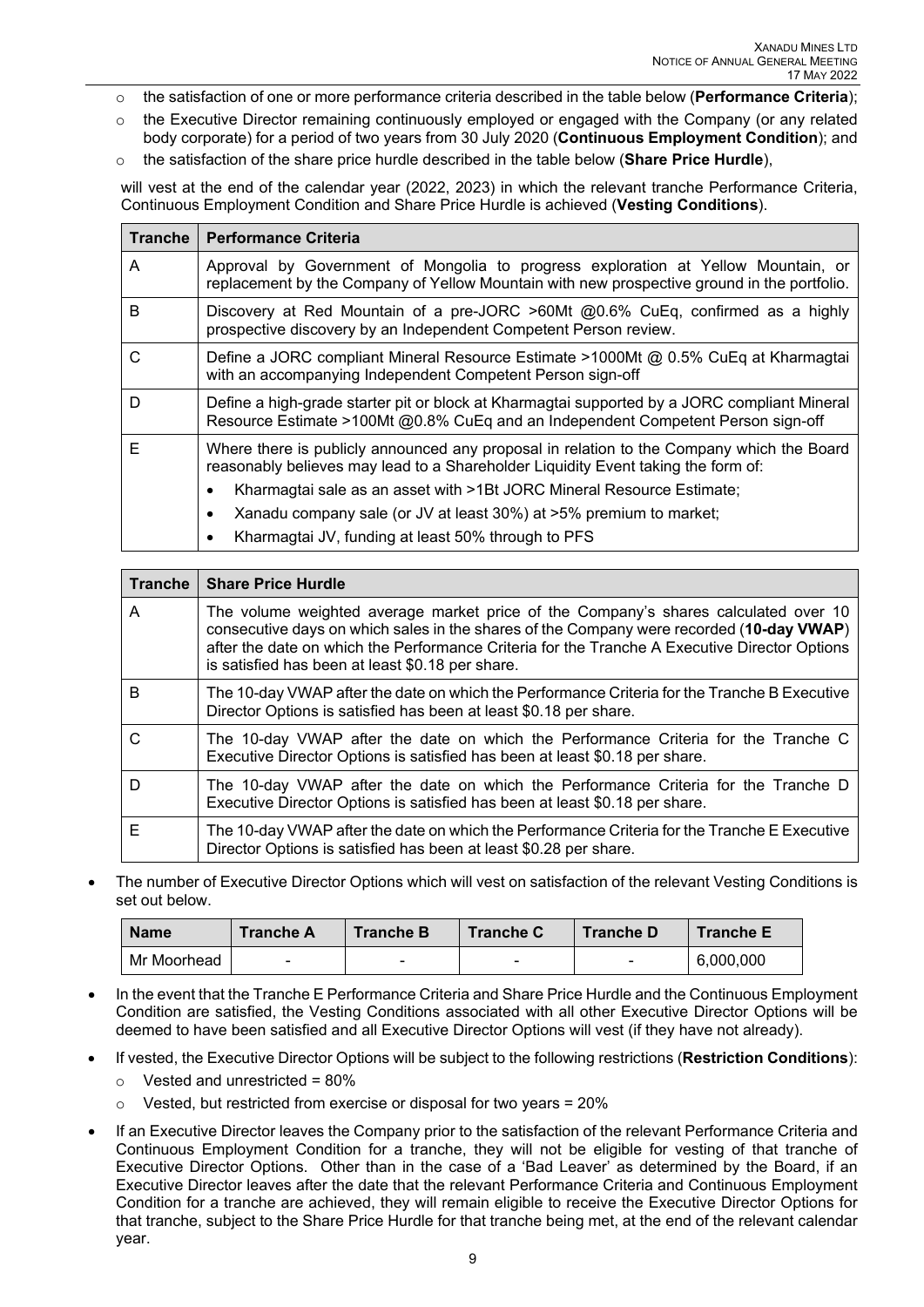- Where the cessation of an Executive Directors' employment is due to the death of the Executive Director, and the Executive Director has been continuously employed with the Company (or any related body corporate) at least for 12 months up to and including the date of death, the Vesting Conditions, and any Restriction Conditions applicable to all or any of their Options and Shares cease to apply.
- In all other cases of a 'Good Leaver' (as determined by the Board), the Board may, in its discretion, determine that some or all of the Executive Director's Options or Shares continue to be subject to their Vesting Conditions or Restriction Conditions (as the case may be) or that some or all of those Vesting Conditions or Restriction Conditions will be waived, and/or that some or all of the Executive Director's unvested Executive Director Options will lapse.
- Where the Board determines that an Executive Director is a 'Bad Leaver' all unvested Executive Director Options would automatically lapse.
- If the Executive Director remains with the Company at the time of a Change in Control, 100% of all Executive Director Options will vest immediately with no Restriction Conditions.
- A Change in Control will occur where there is publicly announced any proposal in relation to the Company which the Board reasonably believes may lead to:
	- $\circ$  the Company entering into a scheme of arrangement with its creditors or Shareholders or any class thereof pursuant to section 411 of the Corporations Act;
	- $\circ$  the commencement of a bid period (as defined in the Corporations Act) in relation to the Company to acquire any Share where the takeover bid extends to Shares issued and allotted after the date of the takeover bid; or
	- $\circ$  when a person or group of associated persons having a relevant interest in, subsequent to the issue of the Director Options, sufficient Shares in the Company to give it or them the ability, in general meeting, to replace all or a majority of the Directors in circumstances where such ability was not already held by a person associated with such person or group of associated persons.
- The Board may also determine that an Executive Director's Options will lapse or be forfeited in circumstances where the Board may also determine that the Executive Director has:
	- $\circ$  committed an act of fraud, defalcation, or gross misconduct in relation to the affairs of the Company;
	- $\circ$  hedged the value of, or entered into a derivative arrangement in respect of, unvested Executive Director Options;
	- o purported to dispose of, or grant any security Interest, over an Executive Director Options other than in accordance with any policy of the Company in place at the relevant time or as otherwise approved by the Board; or
	- $\circ$  become subject to the application of any applicable malus and clawback Policy adopted by the Company from time to time (included as set out below).
- The Board may also take action on the recommendation of the Nominations and Remuneration Committee to adjust (malus) or clawback unvested Executive Director Options where there is reasonable evidence that an Executive Director has materially contributed to, or been materially responsible for, the need for the restatement of financial results for the reasons including:
	- o personally, acting fraudulently or dishonestly or in a manner that adversely affects the Company's reputation, or which is characterised as gross misconduct;
	- $\circ$  directing an employee, contractor, or advisor to act fraudulently, dishonestly or to undertake other misconduct;
	- $\circ$  breaching their material obligations to the Company through error, omission, or negligence;
	- o receiving a short-term incentive (**STI**) or long-term incentive (**LTI**) award because of fraud, dishonesty or a breach of obligation committed by another person; and/ or
	- $\circ$  receiving a STI or LTI award because of an error in the calculation of a performance measure.
- Examples of a breach of material obligation that could trigger application of this the above malus or clawback could include:
	- $\circ$  a material misstatement in the accounts of the group entity for the years relevant to an unvested or unpaid award; or
	- $\circ$  conduct exposing the Company to potential reputational damage or legal action or that is otherwise in a breach of the Company's Code of Conduct.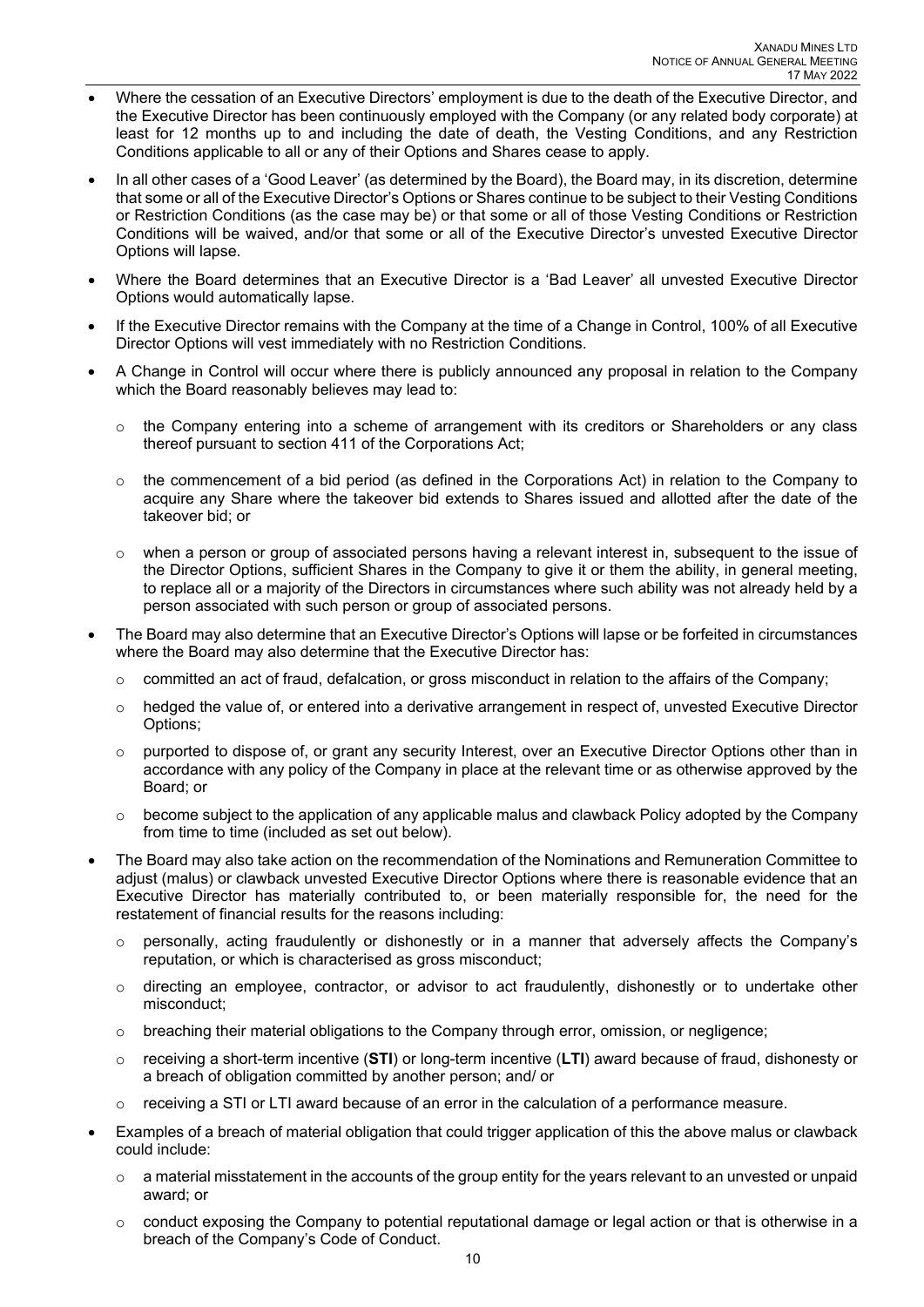- The Board may also take action on the recommendation of the Remuneration Committee to cancel or adjust unvested Executive Director Options where the Board is not satisfied that an award is appropriate or warranted due to exceptional circumstances.
- Any tranche that does not vest within 72 months (6 years) of their issue will expire.
- Any vested Executive Director Options that are not exercised within 48 months (4 years) of their vesting will expire.
- The securities to be issued to each Executive Director are options to subscribe for fully paid Shares.
- The Executive Director Options are to be issued for no cash consideration.
- The exercise price of each Executive Director Option is zero (**Exercise Price**).
- Shares issued on exercise of the Executive Director Options will rank equally with all existing Shares from the date of issue.
- The Executive Director Options, once vested, may be exercised wholly or in part by notice in writing to the Company received at any time on or before they expire.
- The Executive Director Options shall be unlisted but shall be transferable.
- Upon allotment of Shares pursuant to the exercise of Executive Director Options, the Company shall use its best endeavours to have such Shares quoted and listed on the Official List of the ASX.
- Option holders do not have any right to participate in new issues of securities in the Company made to Shareholders generally. The Company will, where required pursuant to the ASX Listing Rules, provide Option holders with notice prior to the books record date (to determine entitlements to any new issue of securities made to Shareholders generally) to exercise the Executive Director Options, in accordance with the requirements of the Listing Rules.
- Option holders do not participate in dividends or in bonus issues unless the Options are exercised, and the resultant shares of the Company are issued prior to the record date to determine entitlements to the dividend or bonus issue.
- In the event of any reconstruction (including consolidation, subdivision, reduction or return) of the issued capital of the Company:
	- o the number of Executive Director Options, the exercise price, or both will be reconstructed (as appropriate) in a manner consistent with the ASX Listing Rules, but with the intention that such reconstruction will not result in any benefits being conferred on the Executive Director Option holder which are not conferred on Shareholders; and
	- $\circ$  subject to the provisions with respect to rounding of entitlements as sanctioned by a meeting of Shareholders of the Company approving a reconstruction of capital, in all other respects the terms for the exercise of the Executive Director Options will remain unchanged.
- If there is a bonus issue to the holders of Shares, the number of Shares over which an Executive Director Option is exercisable will be increased by the number of Shares which the Executive Director Option holder would have received if the Executive Director Options had been exercised before the record date for the bonus issue.
- The terms of the Executive Director Options shall only be changed if holders (whose votes are not to be disregarded) of Shares approve of such a change. However, the terms of the Executive Director Options shall not be changed to increase the number of Executive Director Options or change any period for exercise of the Executive Director Options.

# **Directors' recommendations**

With respect to Resolution 4, Mr Muscillo, Mr Lkhagvasuren and Mr Pearson recommend that Shareholders vote in favour of this Resolution. The reasons for their recommendation include:

- (i) the grant of the Executive Director Options as proposed to Mr Moorhead are directly linked to the Company's business strategy (from 2020 through 2022) and will provide him with reward and incentive for future services he will provide to the Company to further the progress the Company;
- (ii) the Executive Director Options are not intended as a substitute for existing salary or wages or as a means for compensation for past services rendered, but do reflect an increase in the remuneration package for Mr Moorhead as a consequence of his elevated role; and
- (iii) in the Company's circumstances as they existed as at the date of this Explanatory Memorandum, Mr Muscillo, Mr Lkhagvasuren and Mr Pearson considered that the incentive provided a cost-effective and efficient incentive as opposed to alternative forms of incentives (e.g., increased remuneration). However, it must be recognised that there will be an opportunity cost to the Company, being the price at which the Company could grant the Executive Director Options (and resulting Shares) to a third party.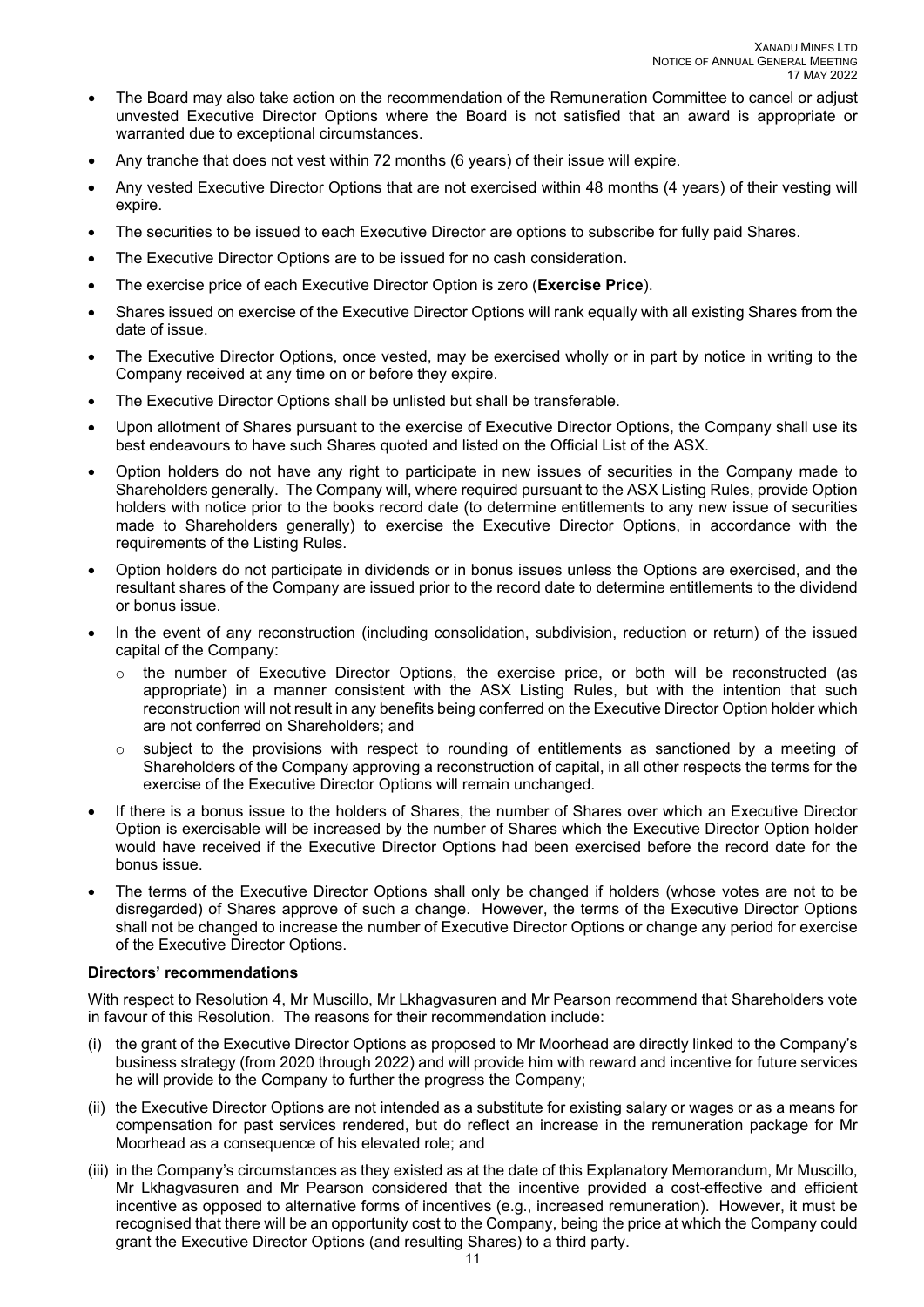As Mr Moorhead is interested in the outcome of Resolution 4, he accordingly makes no recommendation to Shareholders in respect of this Resolution.

# **ASX Listing Rule 10.14**

The Company is proposing to issue the Executive Director Options.

Listing Rule 10.14 provides that a listed company must not permit any of the following persons to acquire equity securities under an employee incentive scheme:

- **ASX Listing Rule 10.14.1:** a director of the Company;
- **ASX Listing Rule 10.14.2:** an associate of a director of the Company; or
- **ASX Listing Rule 10.14.3:** a person whose relationship with the Company or a person referred to in ASX Listing Rule 10.14.1 or 10.14.2 is such that, in ASX's opinion, the acquisition should be approved by its Shareholders,

unless it obtains the approval of its Shareholders.

The issue of the Executive Director Options falls within ASX Listing Rule 10.14.1 above and therefore requires the approval of Xanadu Mines' Shareholders under Listing Rule 10.14.

Resolution 4 seeks the required Shareholder approval to issue the Executive Director Options under and for the purposes of ASX Listing Rule 10.14.

If Resolution 4 is passed, the Company will be able to proceed with the issue of the Executive Director Options and the Director will be remunerated accordingly based on the achievement of the criteria set out above.

If Resolution 4 is not passed, the Company will not be able to proceed with the issue of the relevant Executive Director Options (the subject of the Resolution which was not passed) and the Company may need to consider other forms of performance-based remuneration in that regard.

For the purposes of ASX Listing Rule 10.15, the Company advises as follows:

- The following director (or their respective nominees) are to be the recipients of the Executive Director Options:
	- o Mr Colin Moorhead.
- As Mr Moorhead is a director of the Company, he falls within the category stipulated by ASX Listing Rule 10.14.1. In the event the Executive Director Options are issue to a nominee of the Director, that person will fall within the category stipulated by ASX Listing Rule 10.14.2
- The maximum number of Executive Director Options to be issued to Mr Moorhead is 6,000,000 Executive Director Options.
- Other than the Executive Director Options to be issued to Mr Moorhead pursuant to Resolution 4, Mr Moorhead currently receives total fixed remuneration of \$200,000 per annum (total cost to the Company) from the Company for his services as Executive Chairman and Managing Director. In addition, Mr Moorhead is eligible for an annual short-term incentive payable in cash of up to 50% of this total fixed remuneration (being up to a further \$100,000).

Excluding the Executive Director Options, Mr Moorhead currently holds 5,560,000 Shares and 2,280,000 Options in the Company.

- Mr Moorhead has previously been issued 6,840,000 securities under the non-executive director component of the remuneration policy. The average acquisition price for those securities was nil.
- A summary of the material terms of the Executive Director Options is set out above.
- The Company has proposed to issue the Executive Director Options to reward and incentivise the Directors to contribute to the growth of the Company. The Executive Director Options are directly linked to the Company's business strategy (from 2020 through 2026). The Company believes that the grant of the Executive Director Options provides a cost-effective and efficient incentive as opposed to alternative forms of incentives (e.g., increased remuneration).
- In relation to the value of the Executive Director Options, these Options are not currently quoted on the ASX and as such have no readily observed market value. The Executive Director Options grant the holder thereof a right to subscribe for one Share upon exercise of each Executive Director Option and payment of the Exercise Price of the Executive Director Option described above. Accordingly, the Executive Director Options may have a present value at the date of their grant.

The Executive Director Options may acquire future value dependent upon the extent to which the Shares exceed the Exercise Price of the Executive Director Options during the term of the Executive Director Options.

As a general proposition, options to subscribe for ordinary fully paid shares in a company have value. Various factors impact upon the value of options including things such as:

the period outstanding before the expiry date of the options;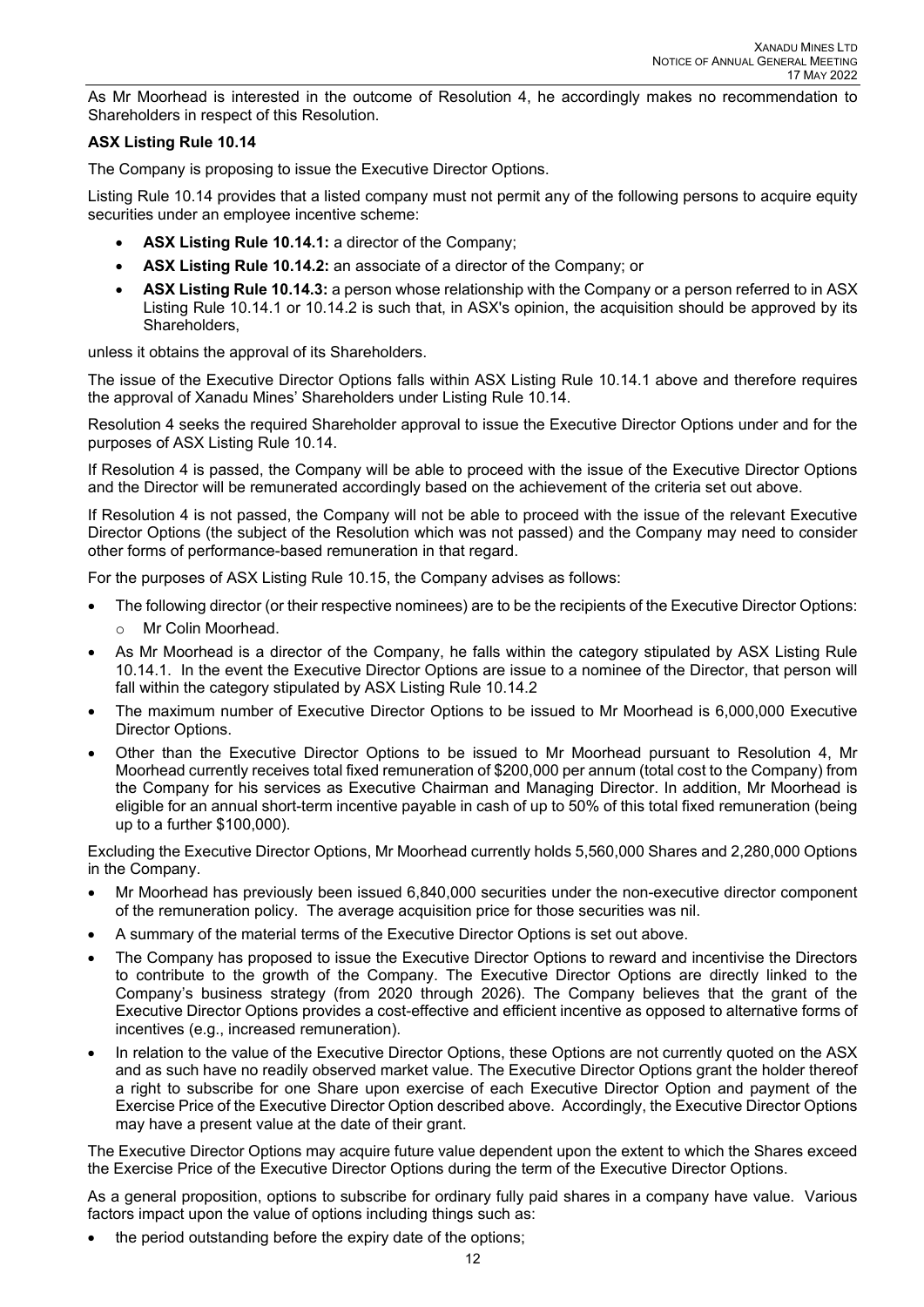- the exercise price of the options relative to the underlying price or value of the securities into which they may be converted;
- the proportion of the issued capital as expanded consequent upon exercise represented by the shares issued upon exercise (i.e., whether or not the shares that might be acquired upon exercise of the options represent a controlling or other significant interest);
- the value of the shares into which the options may be converted; and
- whether or not the options are listed (i.e., readily capable of being liquidated),

#### and so on.

There are various formulae which can be applied to determining the theoretical value of options. The Company has undertaken a valuation of the Executive Director Options utilising the barrier up-and-in trinomial option pricing model with a Parisian barrier adjustment. The model takes into consideration that the Executive Director Options will vest at any time during the performance period, given that the 10-day VWAP of the Company's shares exceed the relevant barrier. Inherent in the application of this pricing model are a number of inputs, some of which must be assumed. The key assumptions and data relied upon in the valuation was:

- a valuation date of 21 January 2021, consistent with original options granted to other Executive Directors;
- a share price of 3.6 cents per share, representing the closing share price at 21 January 2021;
- exercise price of nil;
- performance period ending 21 January 2027, consistent with existing Executive Director options;
- future estimated volatility in Xanadu share price of 90%;
- risk free rate of 0.365%, consistent with 5-year Australia Government bond rate;
- dividend yield of nil, as Xanadu does not pay dividends; and
- vesting conditions as described above under Options Terms.

Based on the valuation, the Company has adopted an indicative value for the Executive Director Options as follows:

| <b>Item</b>                               | <b>Executive Director</b><br><b>Options - Tranche E</b> |  |
|-------------------------------------------|---------------------------------------------------------|--|
| <b>Underlying Security spot price</b>     | \$0.036                                                 |  |
| <b>Exercise price</b>                     | Nil                                                     |  |
| 10-day VWAP barrier                       | \$0.280                                                 |  |
| <b>Valuation date</b>                     | 21 Jan 2021                                             |  |
| <b>Commencement of performance period</b> | 5 Oct 2021                                              |  |
| Performance measurement date              | 21 Jan 2027                                             |  |
| <b>Expiry date</b>                        | 21 Jan 2031                                             |  |
| Performance period (years)                | 6.00                                                    |  |
| Life of the Options (years)               | 10.00                                                   |  |
| <b>Volatility</b>                         | 90%                                                     |  |
| Dividend yield                            | Nil                                                     |  |
| Risk-free rate                            | 0.365%                                                  |  |
|                                           |                                                         |  |
| <b>Number of Options</b>                  | 6,000,000                                               |  |
| <b>Valuation per Option</b>               | \$0.025                                                 |  |

On that basis, the respective value of the Executive Director Options to be issued pursuant to Resolutions 4 is as follows:

| <b>Name</b> | <b>Executive Director Options - Tranche E</b> |
|-------------|-----------------------------------------------|
| Mr Moorhead | \$150,000                                     |

The Executive Director Options are intended to be granted as soon as possible following the meeting, but in any event, within three (3) years of the date of the Meeting.